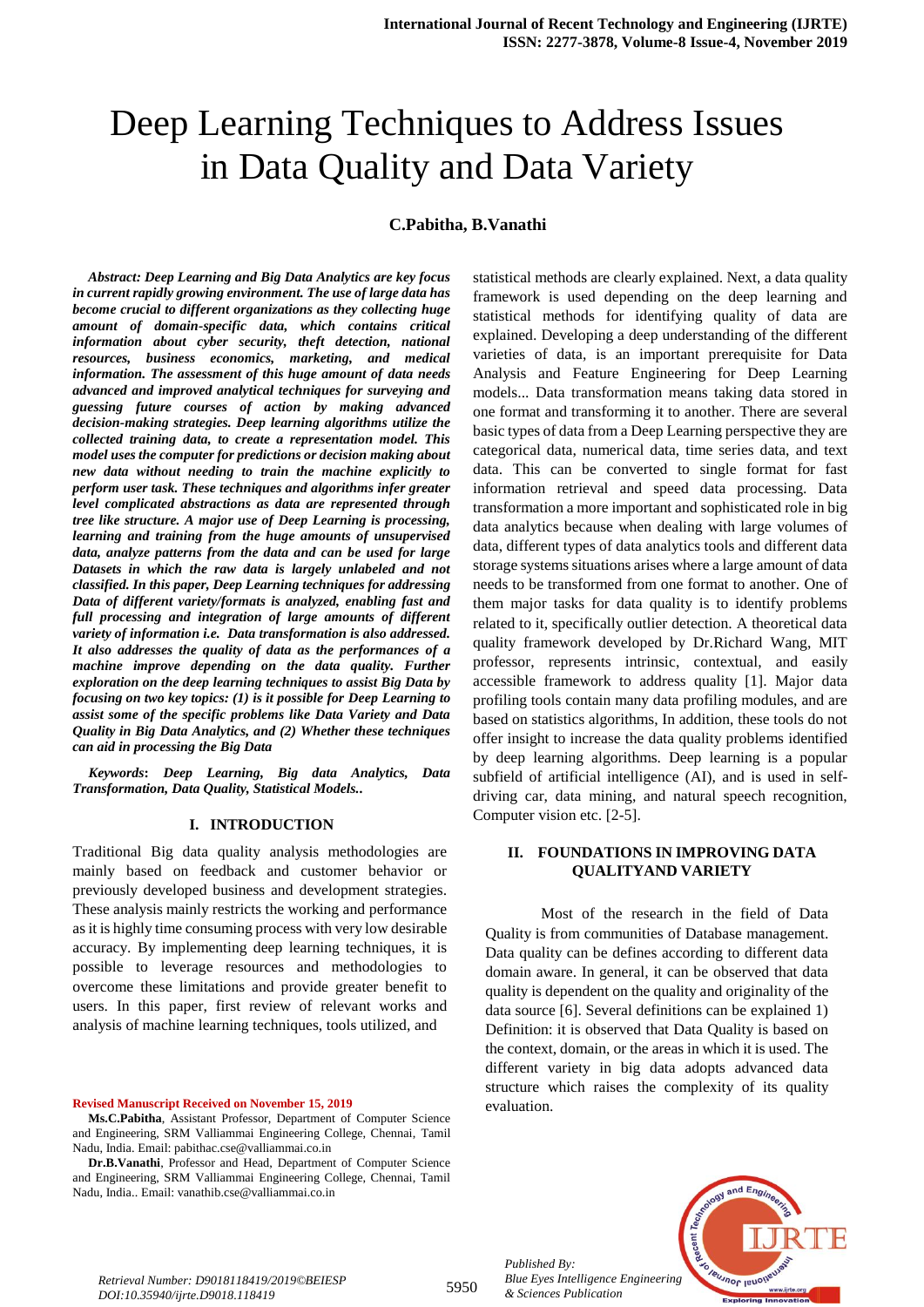# **A. Outlier Detection Technologies**

Outlier data is defined as the variety data that is entirely different from the other data available. Hawkins globally defined it as "An outlier is an observation which deviates so much from the other observations as to arouse suspicions that it was generated by a different mechanism"[7]. Anomaly or outlier data does not mean error data but it may lead to some risk while accessing the quality features. Outlier detections are mainly used as applications in several organization and industries. Outlier Detection system, are mainly based on statistical and machine learning techniques, which automatically builds behavioral models that describes the constituents of "normal" behavior of sample entities. These models are mainly based on historical data and are assessed with ongoing observed activities [8]. Statistical models are mainly utilized for outlier detection, which includes Zipf distribution and other normal distributions. In addition these models work well in one-dimensional and multidimensional data

# **B. Statistical process control (SPC)**

SPC [9-11] is a procedure of quality management, and it is based on statistical techniques. In case of normal distribution, it is considered to be sequence of continuous. symmetric, bell-shaped distribution of a variable. Fig.1 represents a probability distribution techniques for quality features with 3 to 6 standard deviations ( $\sigma$ ) and mean (μ)



**Fig. 1 Normal Distribution Curve**

# **III. OVERVIEW OF BIG DATA**

By stating several references such as: [14], [15], [16], [17][18]. Big Data is defined as Big-volume, very high-velocity and variety information that require mostly cost-effective, data processing for improved decision making. The word "Big Data" is used to define a massive volume of both unstructured and structured data; so it's very difficult to implement by using traditional repositories, algorithms and software technologies. **Data Transformation** plays key primary role in big data analytics as it is deals with large volumes of data, several varieties of data analytics tools is likely to encounter situations where a massive amount of data needs to be transformed from one format to another. The Life cycle of Big Data and characteristics are discussed in the following topics.

## **A. Lifecycle of Big Data management:**

 *Data Inception :* In this phase data is generated from several resources that are responsible for the creation of data: audio/video signals, sensors and other sources are used to gather critical information, surveillance, live streaming data from social networks and still images, transaction and other database records, are some of the few to mention.

 *Data Acquisition:* contains collection of data and also data transmission, data pre-processing [12][13].

 *Data Collection:* Data is collected in fixed data formats from several sources such as: real time data measurements using RFID and sensors, or data from any other resources that uses predefined script to crawl and retrieve the web.

 *Data Transport:* To transport the gathered data into different data centers using multiple interconnected networks.

 *Data Pre-Processing:* It contains several preprocessing activities such as Data Integration, Data Enrichment, Data Transformation, Data Reduction, and Data Cleansing.

 *Data Storage:* In this phase, it details about the infrastructure or the center for storing data and distributed among different clusters, present across the world. This systems ensure many fault tolerance levels to attain reliable and efficient storage.

 *Data Processing & Analytics:* In this phase application of Deep Learning algorithm and Data Mining, Artificial Intelligence is used to process the data and gather useful information for better decision making.

 *Data Visualization:* Visualizing the data is the best way of examining the value of processed data and taking decision accordingly. Several algorithms impart the data to be visualized according to the user requirement Visualization method application in Big Data is of an importance as it closes the loop value chain.

# **B. Features of Big Data**

[14], [15] explains in detail the various characteristics and features of Big Data. Volume, Variety, and Velocity are the three main characteristics, to which value, veracity and variability are added. These features provides several facilities which can be used in many recent applications. The amount of data generated by all industries are very huge and are still flourishing rapidly. The data should be gathered, preprocessed before any implementation process. The following Fig2 represents the characteristics of Big Data, which is used in many current real world applications. Also Business enterprises need the data to be rightly analyzed to manage the tough competitions.



*Published By:*

*& Sciences Publication*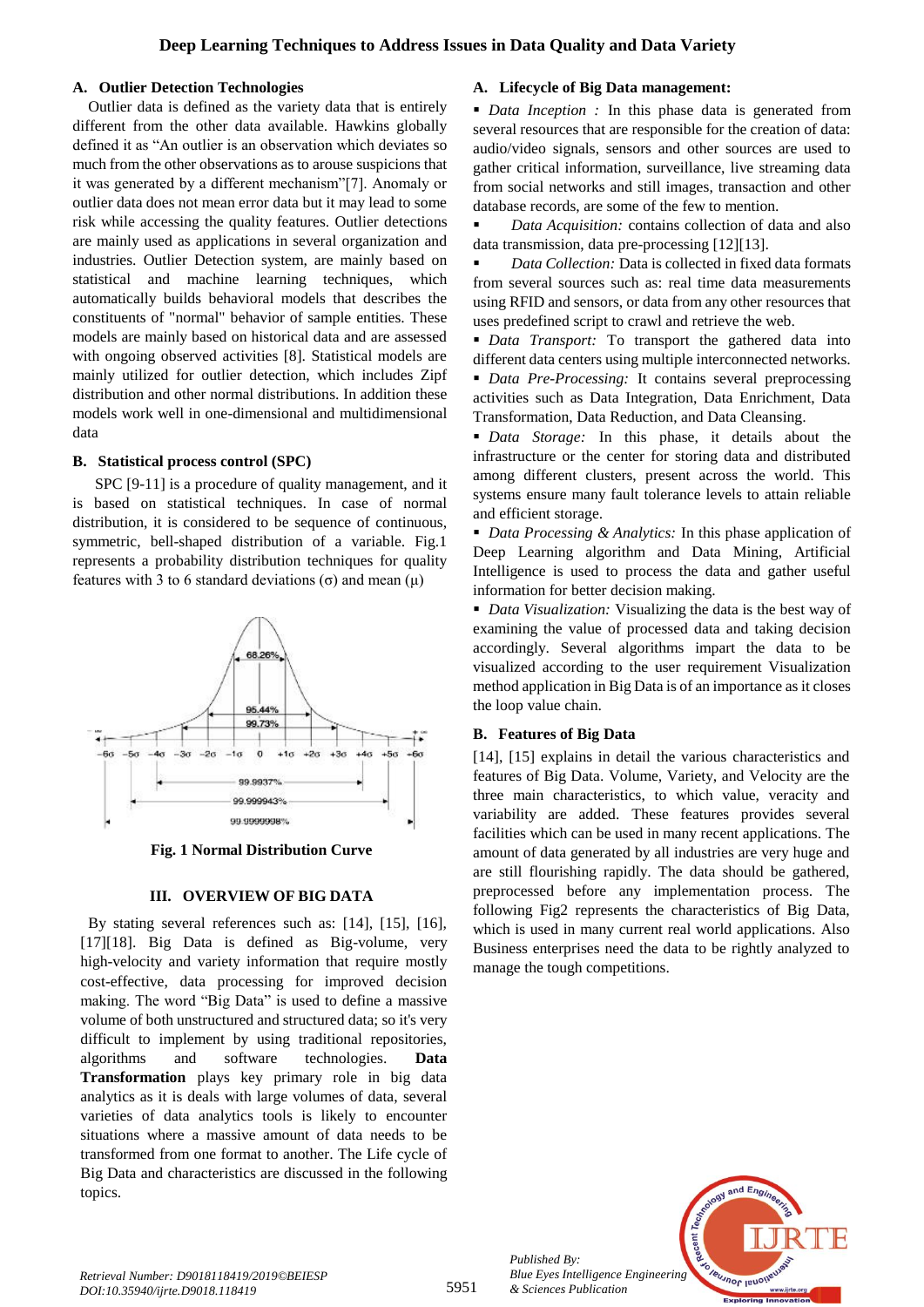

**Fig 2 Big Data Characteristics**

# **IV. DATA QUALITY EVALUATION**

Evaluation of Big Data Quality mainly depends on lifecycle management of Big Data as it mainly redefines the way data management is processed. Managing the data and improving the quality involves adding more computations in each stage. With quality control being the main focus and monitoring is done to avoid quality failure during several phases of the lifecycle. Quality evaluation of Big Data is majorly about properties that focus on performance, value and cost. The quality of data is measured by six main characteristics that defines the Big data.

#### **A. Six dimensions of data quality**

- **Completeness**: Data completeness is the fullness of expectations. Data is considered to be complete if it meets the expected expectations.
- **Consistency:** Data is consistent if all the machine across the organization/world reflect the same information.
- **Accuracy**: Data is accurate if the degree in which data correctly reflects the 'real world' object.
- **Timelessness**: It refers data should be available when required
- **Validity:** Data is said to be valid if it conforms to a particular type, format and range of definition
- **Uniqueness**: data entered should be unique in nature.

Big Data Quality Issues is mainly due to the quality requirements that are not met on data values [21]. These major issues are due to several factors at different life cycle of Big Data:

1) The several data sources fetched are: data copying, unreliability, trust, different sources, inconsistency and data domain, 2) Generation level: Data are generated both manually, readings in sensors devices, social networks,

unstructured data, and missing values, and 3) Application level (acquisition: collection, transmission). The data pre-processing techniques improves data quality by executing several tasks and activities like data transformation, integration, fusion, and normalization.

## **V. DATA TRANSFORMATION**

## **A. Data Transformation and Character encoding**

Character encoding problems are maim reason for data transformation. It mainly lets computers to represent singular letters as machine understandable codes. In other words, every letter in the alphabet are represented as a machine code. As long as the machine can able to understand which specific code is used to denote the letters in any given set of documents, it can able to decode the data so that it can translate into numbers and letters and display them on screen. The main problem that arises in character encoding is, the application is used to encode the characters using any format of encoding scheme, and it also sends the same information to any other application that uses an entirely different encoding scheme by default. When the other application tries to manipulate the data, it may not be able to read the characters. In current computing world, most computers follow the UTF-8 encoding scheme, in order to overcome encoding issues.

# **B. Data Transformation from CSV to XML**

CSV also termed as Comma-separated values and XML Extensible markup language are the default ways of storing any data. In CSV file, usage of commas to separate variety of data values from one another. In Extensible markup languages, it represents the data using tags that can define several varieties of data and their corresponding values. As XML and CSV work in very different formats, an application which was programmed to read and write data in XML format won't be able to open a CSV file, and viceversa. To avoid this confusion data transformation is used.

#### **C. Speech – to – Text and Data Transformation**

Human speech can be stored in an audio file, and can be translated into a text file. The pictorial representation of the audio wave is represented in the following Fig 3. Speech/ audio are unstructured data formats that has several preprocessing procedures which is to be before it can be transformed. The first procedure is to upload the data into a machine code or binary format. For this, first take values after every specific time interval.



*Retrieval Number: D9018118419/2019©BEIESP DOI:10.35940/ijrte.D9018.118419*

*Published By:*

*& Sciences Publication*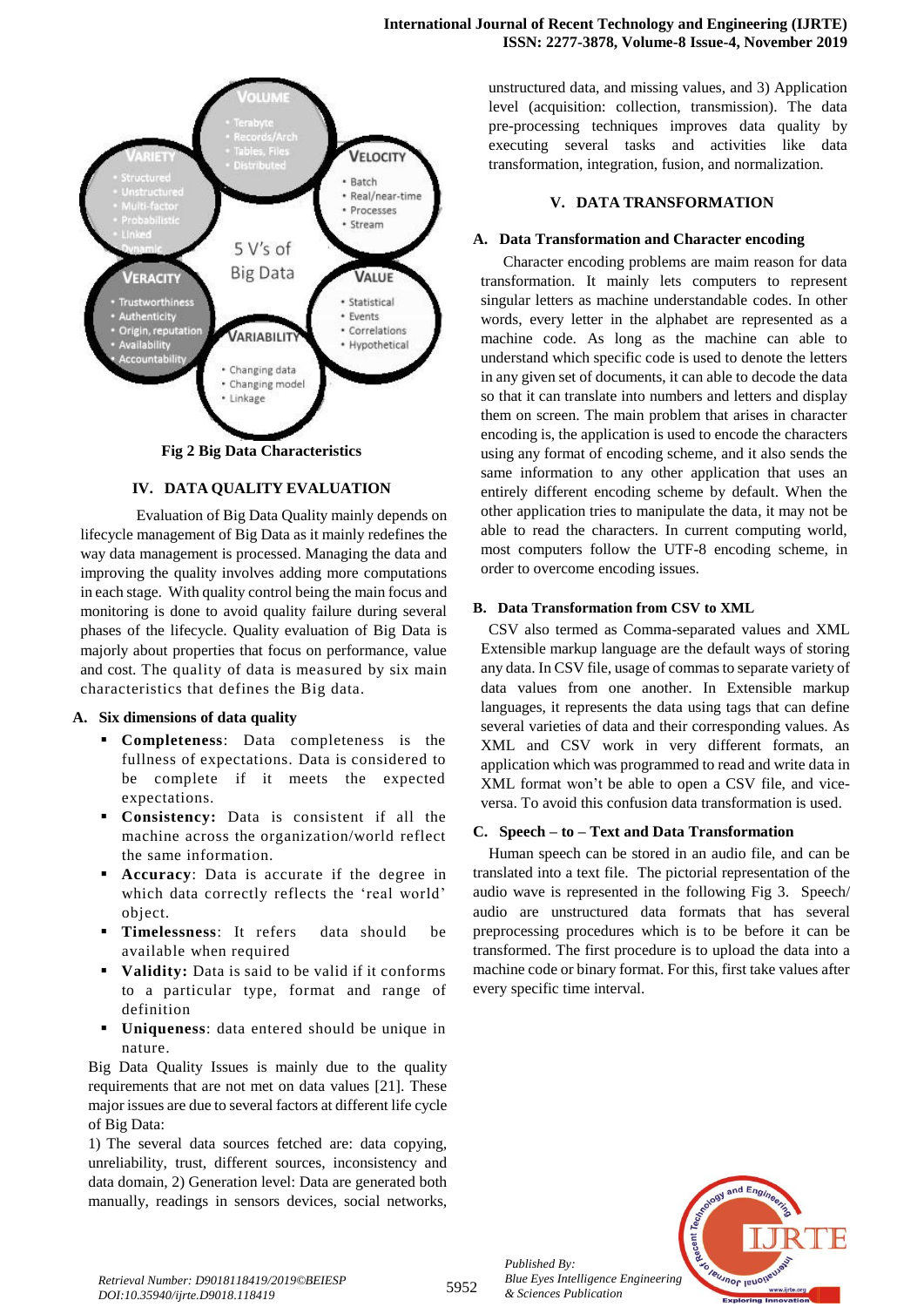# **Deep Learning Techniques to Address Issues in Data Quality and Data Variety**





For example; when considering two second audio file, we have to extract values at every half a second. This is called **sampling,** and the rate at which it is sampled is called the sampling rate. The second method to represent audio data is to convert into frequency domain. Upon sampling an audio data, more data points are required to represent the entire data and moreover, the rate of sampling should be greater as possible. Also, when representing audio data in **frequency domain**, very low computational space is used.

#### **VI. DEEP LEARNING ALGORITHMS**

Deep Learning enables the role of data organizer by flagging the data score based on the ratings of probabilistic value that is retrieved from training set of past data organizer and the decisions made and also by categorizing duplicate, missing, incorrect entries. This reduces human effort and managing activities. This process is always useful or the organization to enable a good hold of what type of data is produced and consumed. Deep Learning algorithms aid in deriving quality index of data and the score to assess the quality of data set and reliability in present real time parameter values. These algorithms can also predict trends and gather outliers if trained properly and can also provide valuable suggestions or take actions. Deep learning algorithms can also learn from labels made from human decision on the training datasets and duplicate the scenarios in real-time.

This research paper mainly focuses to provide an overview of the application of deep learning methods to improve data quality. Two main types of supervised learning algorithms are used to increase the quality of data. The first algorithm creates a functional form based on the assumption and relationship between the features and the outcome. Major examples of these algorithms are linear regressions and Logistic regressions. The second algorithm is flexible and does not require any structural assumptions. Examples are random forests, decision trees, and the K- nearest-neighbors algorithm. Decision tree and random forest algorithm are used for the implementation and it was found that random forest provides more accurate result when compared with decision tree.

To illustrate how these supervised learning algorithms work in improving data quality, it proceeds in two steps. In the initial step, the algorithms uses the training dataset to understand the relationship between features and human decisions. In the later step, the algorithms applies the decision taken in the first step to validate the dataset and suggest predictions of the probability that how data quality

can be improved. When comparing the performance of the Logistic and the random forest algorithm. It is analyzed that random forest algorithm provides a large improvement in accuracy.

#### **A. Linear Regression**

Regression is a way of modeling the end value based on several independent values. This methodology is used for forecasting the value and finding out the causes its effect and the relationship between these variables. Regression techniques usually differ based on the count of independent variables and type of relationship found between independent and dependent variables.



Linear regression as represented in the above Fig 4, is performed by predicting any dependent variable value (y) which is based on an independent variable (x). So, a linear relationship works out between x (input) and y (output).

#### **B. Logistic Regression**

Logistic Regression is a type of statistical analysis (also termed as *logit model*) is mainly used for predictive analytics and modeling, it can be extended to applications in deep learning. Logistic Regression is the most general and popular algorithm used to solve any classification problem. In this approach, the dependent variable is discrete or categorical: either A or B also termed as binary regression or a range of finite sequence options like A, B, C or D as multinomial regression. It is utilized in statistical software so that understanding the relationship between one or more independent variable and dependent variables is done by estimating probabilities using a logistic regression equation. This analysis help in predicting the likelihood of outlier data among the data set. It classifies the data as good data and bad data by using a sigmoid function which helps in categorizing the data and enables the quality of data to be identified. Logistic regression is mainly used to produce estimates of the intercept made from the model and coefficients, this can be applied together with quality statistics for every individual parameter and also for the model as a whole. When Logistic regression is applied to new data, it provides a probability that ranges from zero to one which reflects the relative likelihood that the data belongs to the good or bad category, upon giving the known values of predictions. Fig 5 represents an example

of Logistic regression technique.

*& Sciences Publication* 

*Published By:*



*Retrieval Number: D9018118419/2019©BEIESP DOI:10.35940/ijrte.D9018.118419*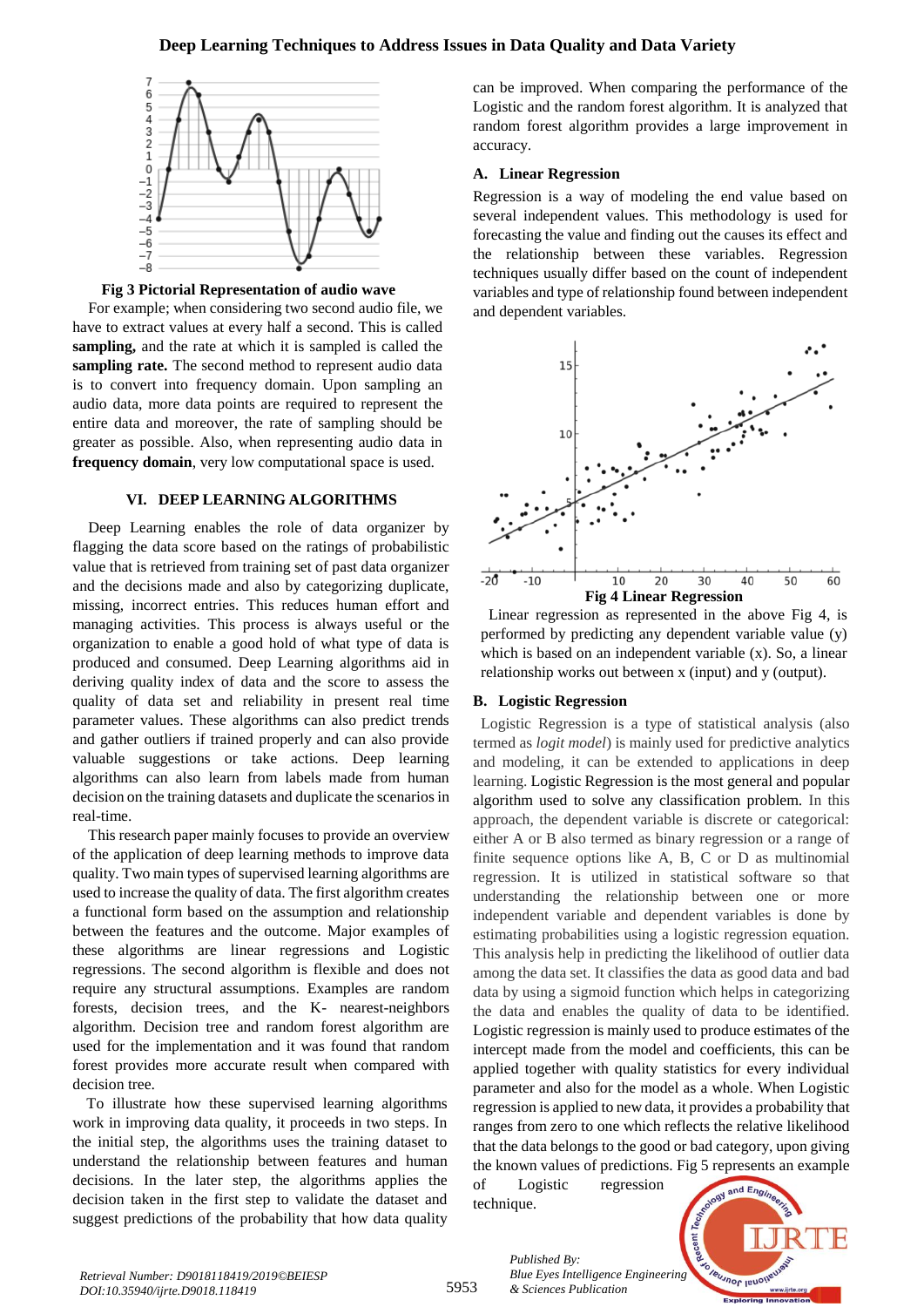The most generally used algorithm to estimate logistic regression models is the maximum likelihood algorithm. Maximum likelihood is a recursive, iterative algorithm; which assigns the initial values to the model coefficients, and tests the solution with the training data, the model is improved by repeated iteration and testing until no further improvement or iterations are needed.



**Fig 5 Representation of Logistic Regression**

## **C. Random Forest Algorithm**

Random forest involves building several decision trees by combining the output thus improving the ability of the model to generalize. It comes under the category of **Ensemble learning** is a supervised learning method that combines the prediction of several smaller models thereby improving predictions and generalization. Ensemble methods result in a significant higher performance than any of the individual base models like decision tree can achieve.

#### *1) Bias-Variance Tradeoff*

Bias and Variance are the two source of error that restricts models from generalizing beyond the given training set. Bias is for simplifying the assumptions made by the model to understand the learning easier. Models like linear regression and logit regression have underlying assumptions and are considered to have the high bias, whereas some other models like K nearest neighbors and Decision Trees are considered to have low bias. Variance is to find how much the model will differ if several different training data were used. If a model is considered to be having higher variance, then it means that the model has learned with training data supplied to it. Models such as linear and logistic regression have low variance and models such as Decision Trees is considered to have high variance. Any model used, the main objective is to reduce both bias and variance errors. Therefore it is necessary for these two source of errors to be balanced so that the model produces more reliable results.

#### *2) Decision tree vs Random Forest*

A Decision tree (refer Fig 6) performs in the following steps:

 Provided a data set (n x p), a tree separates the data based on if-else condition. A tree creates inferences as rules and the rules partition the data set into several distinct, non-overlapping regions. These rules are identified by a variable's participation to the homogeneity of the resulting child nodes (X2, X3).



#### **Fig 6 Decision tree representation**

 Since Variable X1 is the top most homogeneity in child nodes, it automatically becomes the root node. An identifier at root node is said to be the important variable in that particular data set.

To decide at what point the tree should be split the following points are used.

 The output of a Regression tree is predicted by means of observing the target node. The way of splitting the tree is based on minimizing RSS (Residual Sum of Squares). The node or the variable which proceeds to the largest reduction in RSS is suggested and chosen as the root node. A **top- down greedy** approach, methodology is taken for splitting the tree and this is also termed as *recursive binary splitting*.

Under **classification of trees** in which the target is predicted by observing the terminal node, the splitting of decision which is done on the following steps:

 **Gini Index** – Used to measure the purity of node. If the index value takes the least one, it informs that the node is pure. For splitting, the Gini index of a child node should be way less than the parent node.

 **Entropy** - For measuring node impurity Entropy is used. Consider a binary class (a,b), Now the formula to calculate entropy is given as follows. Entropy is considered to be maximum at  $p = 0.5$ . For any  $p(X=a)=0.5$  or  $p(X=b)=0.5$  it means that, a new observation has a chance of 50%-50% getting classified in any one of the classes. The entropy is considered to be minimum if the probability is 0 or 1. Fig 7 represents the entropy diagram.



*Published By: Blue Eyes Intelligence Engineering & Sciences Publication* 

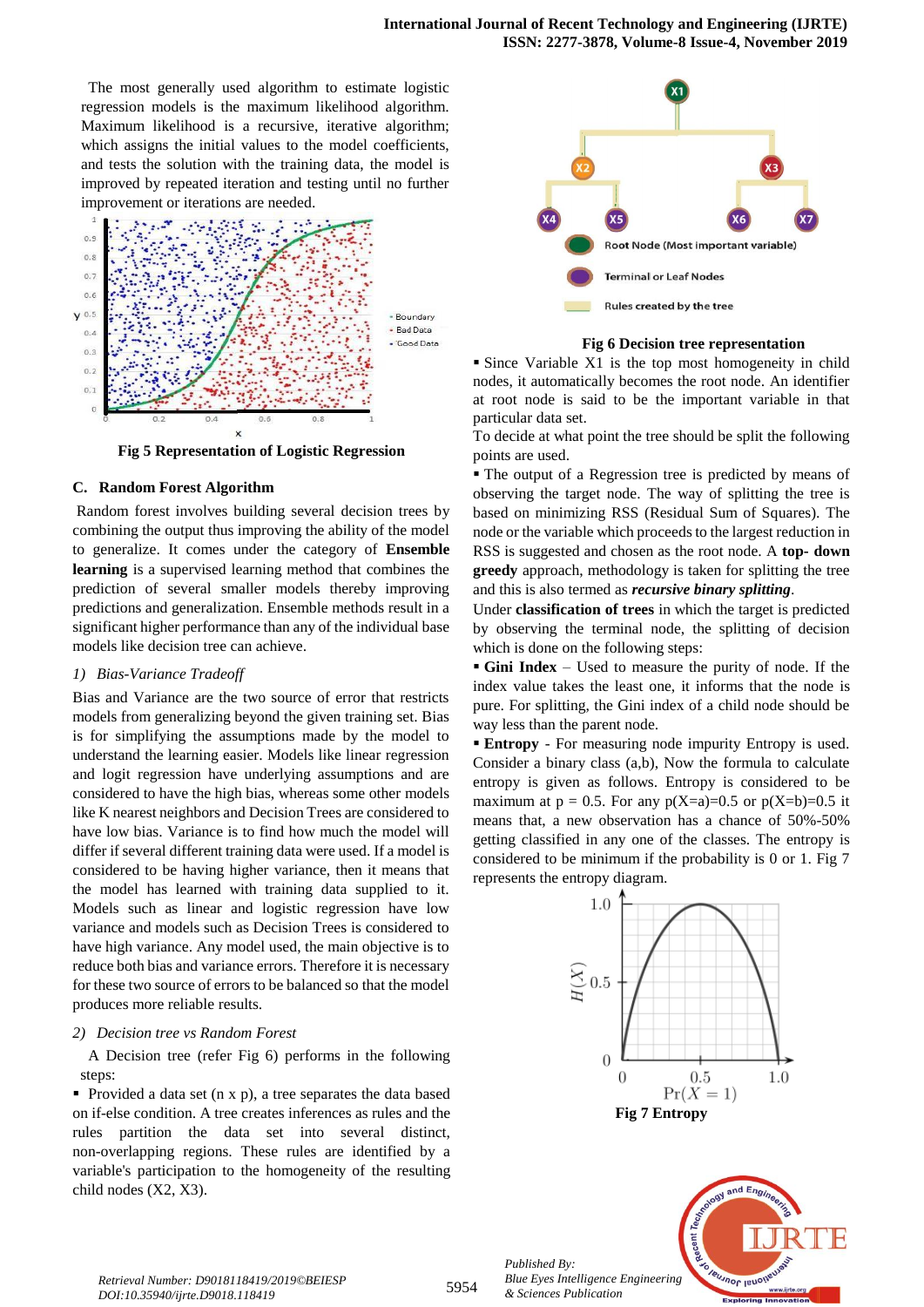# **Entropy = -** $p(a)*log(p(a)) - p(b)*log(p(b))$

Every tree attempts to generate rules so that the resultant terminal nodes should be very pure. Higher the value of purity, lesser the decision due to uncertainty. But generally decision tree suffers high variance, means getting greater prediction error on missing data. This can be overcome by using more data for training. But the data set available for processing is very much limited so it is necessary to use the re sampling techniques such as bagging and **random forest t**o generate more data.

Combining several **decision trees** together will results in a **Random forest**. Working of Random Forest is as follows:

■ In first step Bagging is used, it is a Bootstrap Aggregating algorithm that is used to generate random samples. Provided a simple data set S1 (x rows and y columns), create a new dataset S2 by sampling x cases at random. Replacements are made from original data. About 1/3 of the n rows from S1 are left out known as Out of Bag(OB)samples.

Second step the method trains on S2. OB sample is now utilized to generate unbiased estimation of the error.

Out of the y columns,  $Y \ll y$  columns are gathered at every node in the data set. The Y columns are collected at random basis. Formally, the fixed choice of Y is y/3 for the regression tree and Y is sqrt(y) for the classification tree.

 Unlike tree, No pruning takes place differently in the random forest; i.e., every tree is grown fully. In the case of decision trees, pruning is always used to avoid over fitting. It can be defined as a set of sub tree that proceeds to the least test error rate. Instead of that usage of cross validation is done to find the possible test error rate of a sub tree.

 The process is repeated to grow several trees and the final decision is obtained by voting or averaging.

# **VII. IMPLEMENTATION**

# **A. Tensor Flow Data Representation**

One of the most popular deep learning library namely **Tensorflow** is used widely to experiment these learning algorithms. As tensor flow is mainly based on data flow graphs that is used for building models. The Tensorflow library helps in creating neural networks with several layers. Tensors are nothing but a representation of the data in deep learning.







**Fig 9 working of tensor flow**

As displayed in the above image, tensors can be represented as multidimensional arrays, which can be used to denote data having greater dimensions. Generally, Deep Learning uses high dimensional data sets in which the dimensions represent several parameters in the data set.

TensorFlow is a python library that generates different varieties of functionalities for experimenting Deep Learning Models. Based on our earlier discussion, the term TensorFlow is a combination of two terms – Tensor & Flow: the name tensor is used to denote data in multi- dimensional array format and the word flow denotes the several series of operations that is performed on tensors as shown in the above image. The figure represents the two step processing using tensorflow.

Tensor Flow program is a two steps process:

- 1. Constructing Computational Graph
- **2.** Implementing Computational Graph

# *1) Constructing Computational Graph*

Computational graphs are considered to be sequence of TensorFlow methods arranged as different nodes in graph. Every node takes 0 or many tensors as input and provides a tensor node as output. For example consider  $x, y \& z$  nodes represented as computation graph as follows in Fig 10.



2) *Implementing computational graph*

To implement the above example

import tensorflow as tf # Generate a graph  $x=$  tf.constant(5.0)  $y = tf.constant(6.0)$  $z = x * y$ 

# **B.** *Tensor Flow Data Validation*

TensorFlow Data Validation is used to identify the anomalies or outliers in training and serving data, it can also create a schema automatically by examining the data. This can be configured to identify different classes of outliers in the data. Tensor flow is also used to perform quality check

by comparing data against a schema that confides to the expectations of the user.

*& Sciences Publication* 

*Published By:*



*Retrieval Number: D9018118419/2019©BEIESP DOI:10.35940/ijrte.D9018.118419*